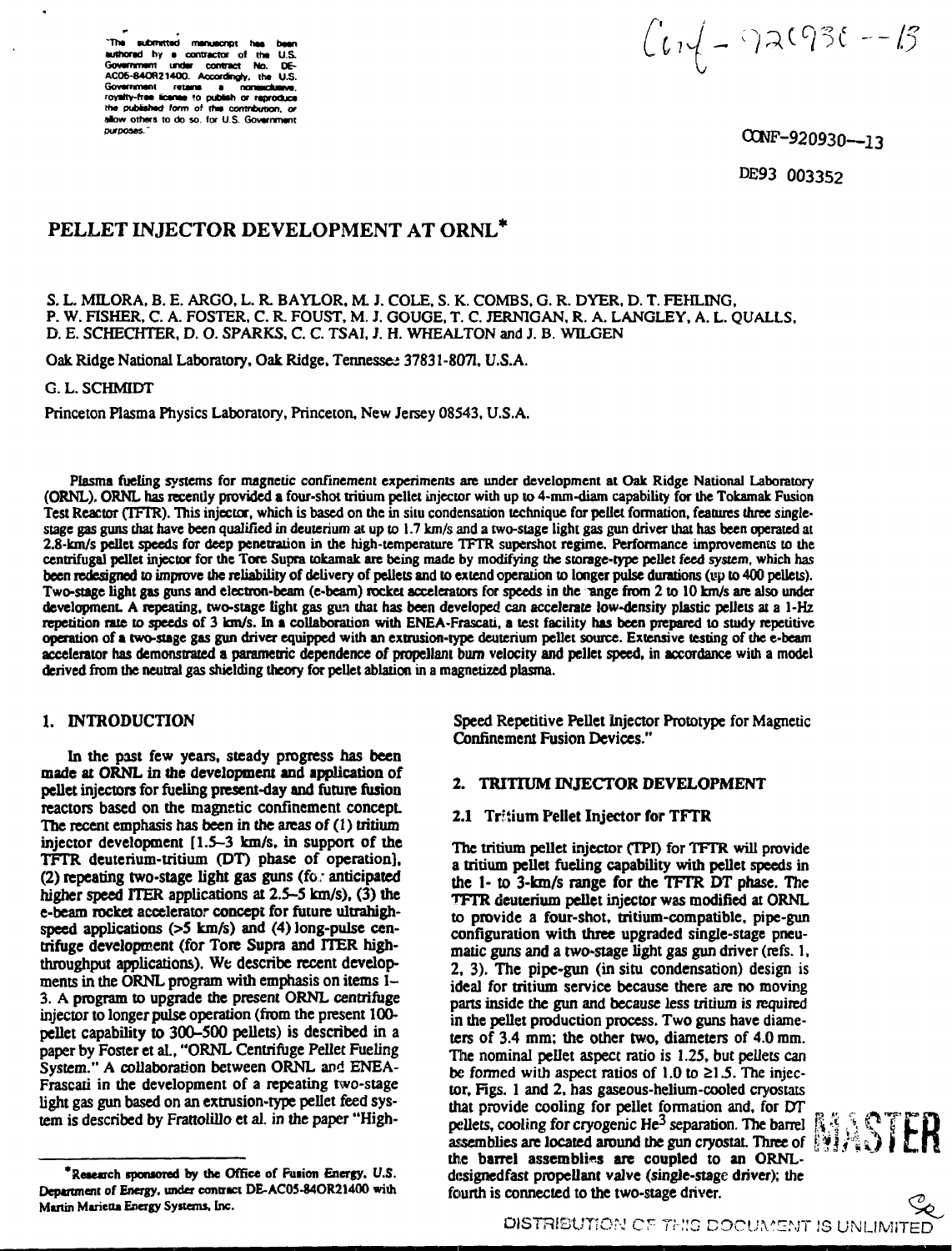# **DISCLAIMER**

**This report was prepared as an account of work sponsored by an agency of the United States Government. Neither the United States Government nor any agency thereof, nor any of their employees, makes any warranty, express or implied, or assumes any legal liability or responsibility for the accuracy, completeness, or usefulness of any information, apparatus, product, or process disclosed, or represents that its use would not infringe privately owned rights. Reference herein to any specific commercial product, process, or service by trade name, trademark, manufacturer, or otherwise does not necessarily constitute or imply its endorsement, recommendation, or favoring by the United States Government or any agency thereof. The views and opinions of authors expressed herein do not necessarily state or reflect those of the Utiited States Government or any agency thereof.**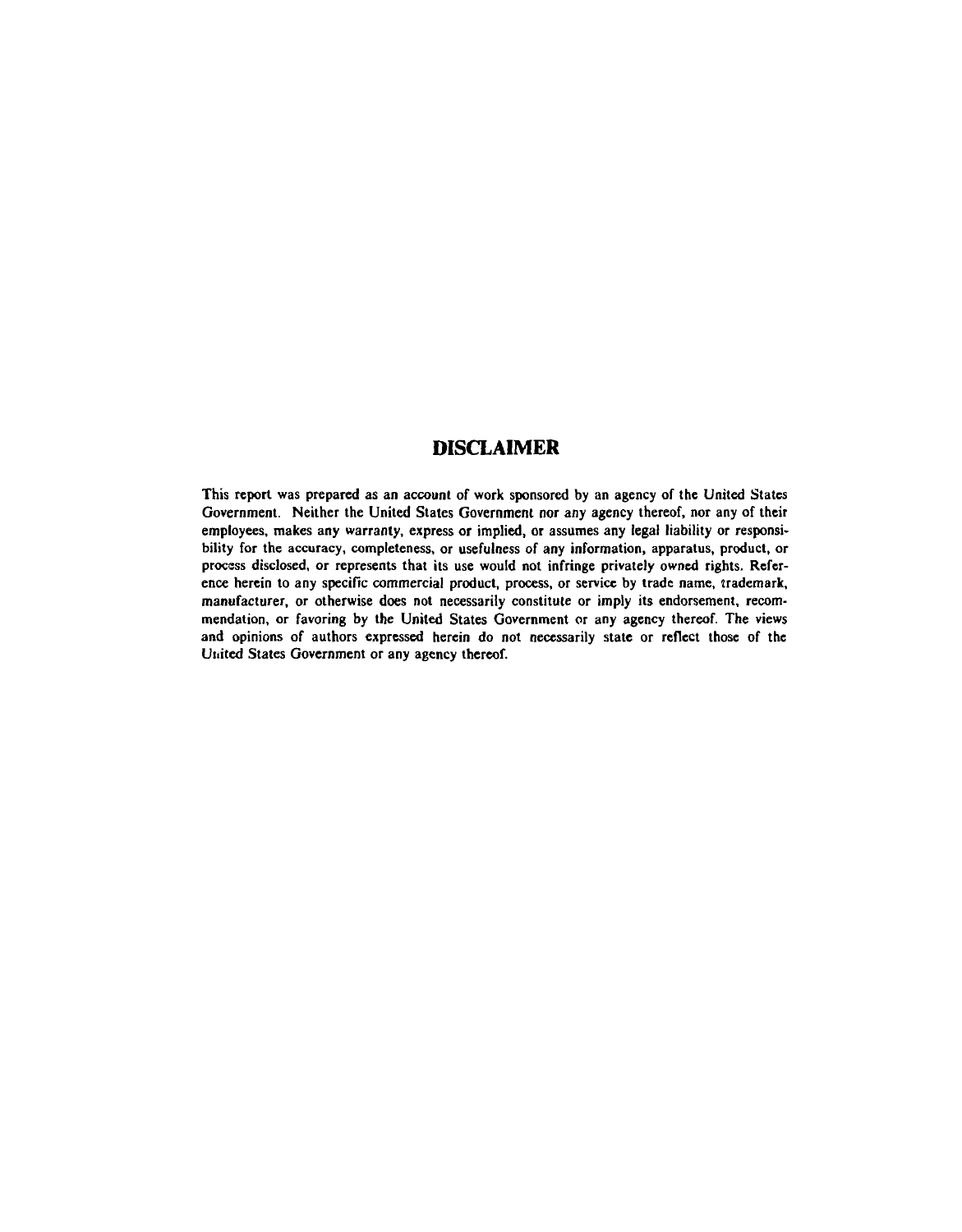

**Fig. 1. The TPI injector and two-stage light gas gun assembly.**



**Fig. 2. Photograph of TPI installed on TFTR.**

**The two-stage driver system provides the highpressure, high-temperature drive gas required to accelerate pellets to the 2.5- to 3-km/s range. It is based on development of two-stage light gas guns at ORNL (refs. 4,5) and in Europe (refs. 6,7). In the two-stage driver, moderate-pressure (20- to 58-bar) helium propellant gas initially in a 0.64-L first-stage reservoir accelerates a**

**25.4-mm-OD Vespel® or titanium piston in a 0.9-mlong, thick-walled 4130 carbon steel pump tube. The reservoir is connected to the pump tube by a 1.9-cmdiam orifice, pneumatically actuated fast valve. A bellows isolates the two-stage driver and the guard vacuum chamber. The high-pressure end of the pump tube is enclosed in a 4340 carbon steel head assembly. The accelerating piston compresses low-pressure (initially 1- to 2-bar), room-temperature hydrogen propellant gas that becomes the driving gas for the cryogenic pellet**

**The pellet injection line provides differential vacuum pumping of the propellant and contains diagnostics to measure the pellet speed (two light gate stations), determine the pellet relative mass (microwave cavity), photograph the pellet and measure the pellet ablation (Ha diagnostics). The injection line primary vacuum system links the injector with the high-vacuum system. It contains an array of four 8.0-mm-ID, 1.1-m-long guide tubes. The injection line high-vacuum system links the primary vacuum system to the TFTR vacuum vessel through a region of high vacuum. The highvacuum system contains four 14.8-mm-ID, 1.0-m-long guide tubes. This portion of the system ends with a connection to the pellet injector torus interface valve.**

**The three TPI single-stage gas guns were commissioned on TFTR in August 1992. The injector is controlled by an Allen-Bradley programmable logic controller (PLO, and the operator interface consists of multiple mimic panels. The three single-stage light gas guns can make 3.4-mm and 4-mm deuterium pellets at aspect ratios of 1, 1.2S, and 1.5. Each single-stage gun was tested at hydrogen propellant supply pressures in the range from 69 to 138 bar, and deuterium pellet muzzle velocities over 1.7 km/s were achieved. One major goal was to verify that the helium gas cooling circus had a sufficiently low pressure drop to allow operation with a**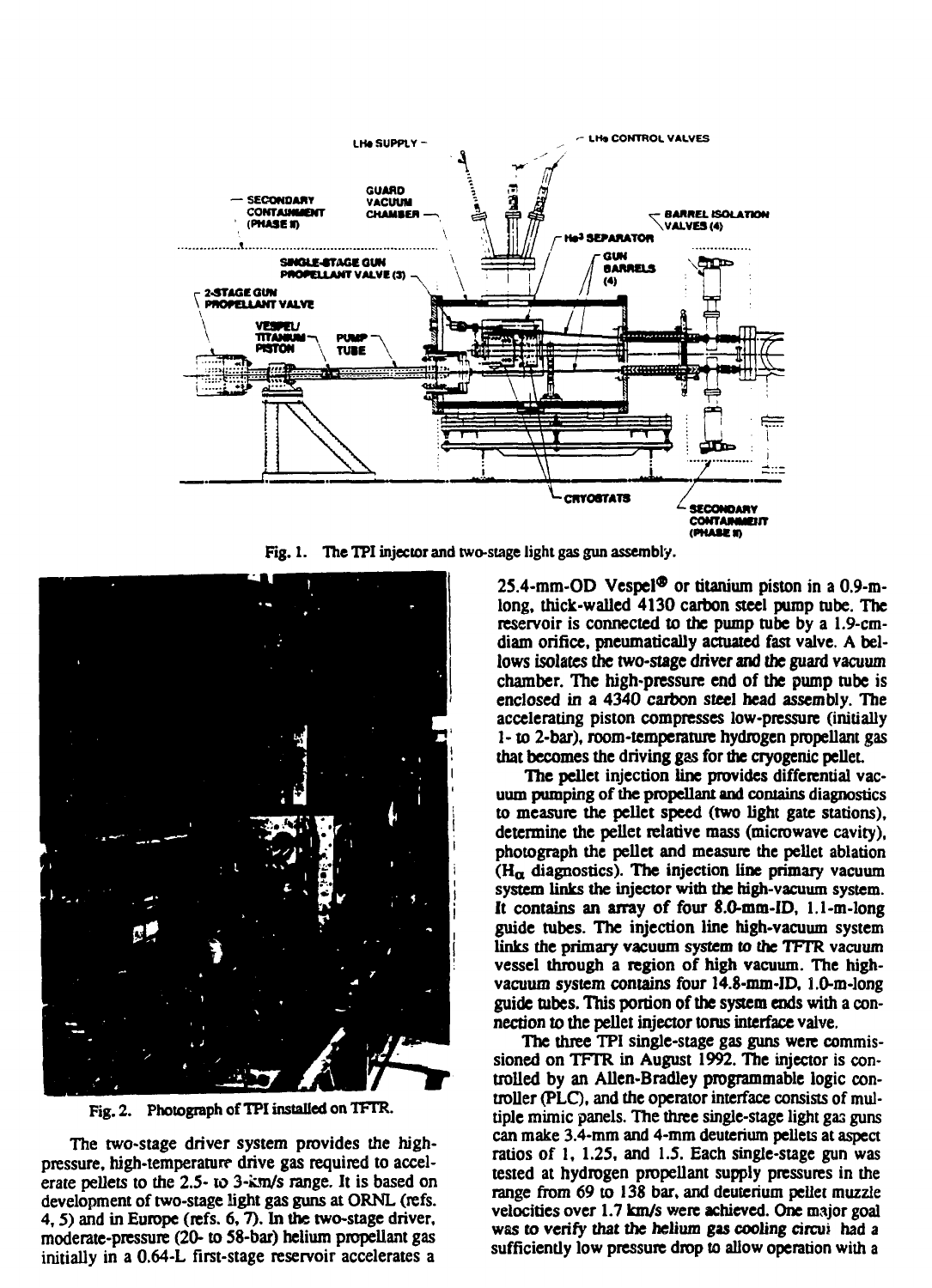**closed cryogenic helium system used for the TFTR neutral beam injector cryopumps. The main gun copper cryostat was maintained at temperatures as low as 8 K at a system pressure drop of -0.1 bar. The TPI twostage driver has accelerated deuterium pellets to 2.8 km/s with a 25-g Vespel® piston. Peak head pressures are estimated at <1000 bar. The gun performance is shown in Fig. 3 as a function of the first-stage pressure for constant initial second-stage fill pressure (H2 at 1.97 bar). Shown also are the piston time-of-flight measurement and theoretical calculations from the QUICKGUN (ref. 8) and TRUCCO (ref. 9) interior ballistics codes. While QUICKGUN solves only approximately for the nonsteady gas dynamic conditions inside the gun barrel, it includes a model for the first-stage propellant valve. TRUCCO approximates the first-stage propellant valve as a rupture disk but uses the full method of characteristics to compute the gasdynamic conditions and includes a model for gas leakage across the piston. Good agreement for QUICKGUN was obtained by assuming that the pellet releases at a pressure of 20.7 bar, while the results shown for TRUCCO were obtained by assuming pellet breakaway at 34.5 bar. Both values are within the range of the measurements for deuterium pellets of similar size (see below). In QUICKGUN, the propellant valve was modeled as an orifice of 1.9 cm with a discharge coefficient = 0.7 and an opening time of 3.5 ms. In TRUCCO, the first-stage reservoir was adjusted downward so as to match the experimentally measured piston transit times.**

**The TPI system, as installed on TFTR for the 1992 deuterium experimental run, is fully tritium-compatible and radiation hardened for TFTR DT operations in 1993-94. Ongoing design and fabrication activities will provide a DT gas manifold and two secondary containment structures. These components, when retrofitted on TPI in 1993. will provide full tritium pellet capability.**

#### *12* **Studies of Tritium Properties**

**The tritium proof-of-principle (TPOP) apparatus was built by ORNL to demonstrate the formation and acceleration of tritium pellets in support of the TPI project (ref. 10). Many parameters measured during the course of the experiment have been used to evaluate the physical properties of solid tritium. One parameter needed to model two-stage gun performance is the "breakaway pressure" of the pellet, which is the minimum propellant pressure required to shear the pellet from the barrel wall. To observe the breakaway pressure, propellant gas flow was restricted by using an ordinary solenoid valve with a needle valve in series to launch die pellet. The propellant gas was helium, which does not condense and change the pellet size. In these experiments, the propellant pressure was slowly increased until the pellet broke away from the wall.**

**The shear strength of the pellet can be calculated by setting the breakaway force exerted on the rear of the** pellet equal to the shear force at the wall,  $\sigma =$ 

 $(P_bD_p)/4L_p$ , where  $P_b$  is the breakaway pressure,  $D_p$  is the pellet diameter, and  $L_p$  is the pellet length. Values **of the shear strength inferred in this way are presented as a function of temperature in Fig. 4. Also shown are the ultimate tensile strengths of hydrogen (ref. 11) and deuterium (ref. 12). Strictly speaking, the shear strength and tensile strength of a material are not necessarily equal. However, the shear strength and tensile strength of deuterium have similar magnitudes and teruperature dependences. The shear strength for tritium is about twice that for deuterium at 8 K.**



**Fig. 3. TPI two-stage gas gun performance measurements and calculations.**

## **3. REPEATING TWO-STAGE LIGHT GAS GUN**

**A schematic of the ORNL repeating two-stage light gas gun is shown in Fig. 5. The device consists of some standard components for two-stage light gas guns: a 2.2-L first-stage reservoir, a pump tube (27.0 mm ID and 1.0 m long), and a gun barrel (4.0 mm ID and 1.1 m long). The typical piston was «40 mm long (with a 45° taper on the front) and weighed 25-30 g; it was constructed of polyimide with 15% graphite filler (Vespel®). Plastic pellets (nylon, polypropylene, polycarbonate, acetal, etc.) with a 4-mm diameter were used in this study, including right circular cylinders and** spheres. Special components developed for repetitive **operation include a fast valve, mechanisms for automatic pellet loading, and a pneumatic clamping device for sealing the pump tube/gun barrel interface.**

**The operating sequence is as follows. (1) A pellet is loaded into the slide bar when it moves to position 2 (initially the valve output is connected to the vacuum**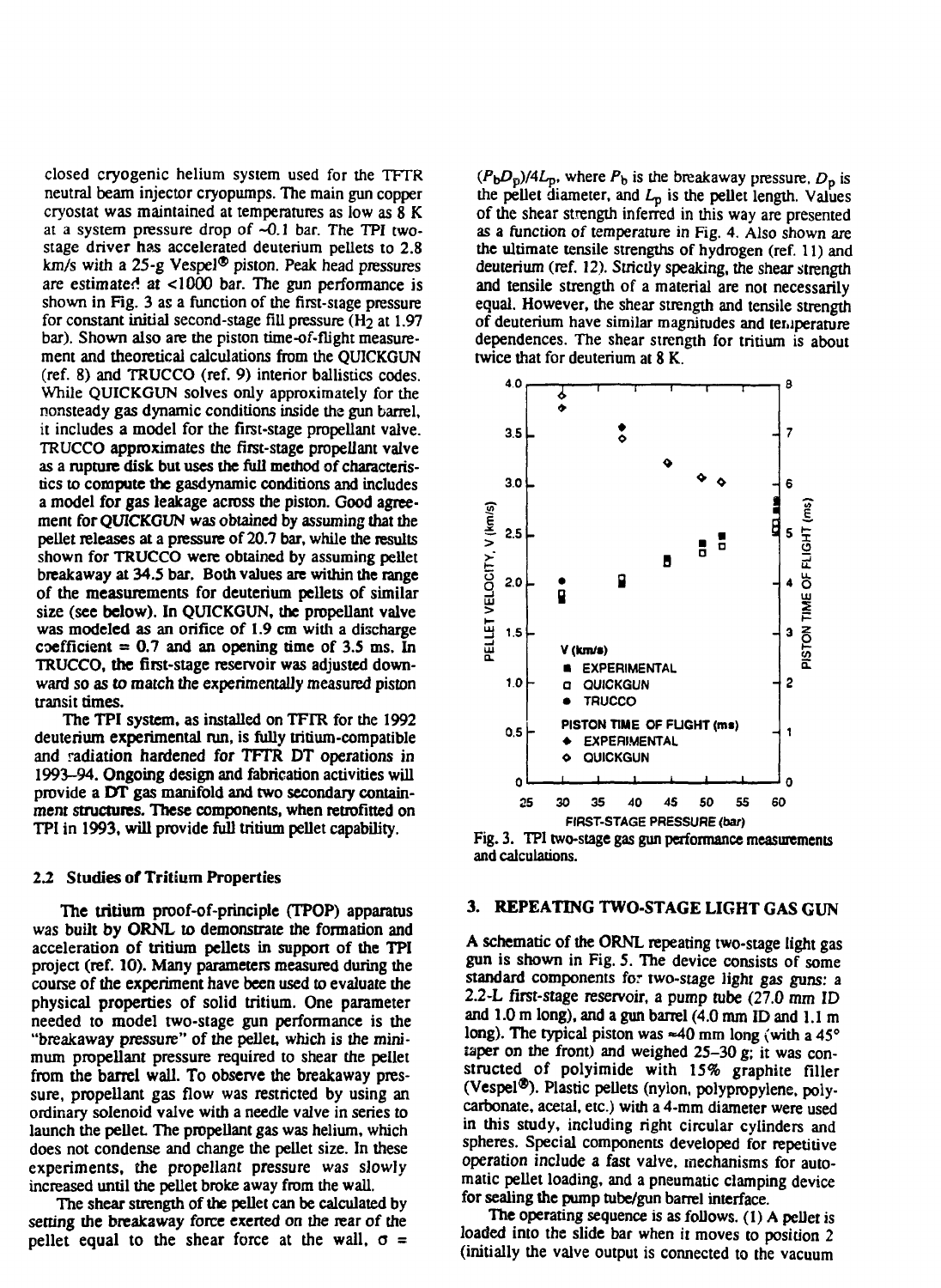**system and the clamp is disengaged). (2) After the slide bar returns to position 1, the pneumatic clamp is engaged and held. (3) While clamped, the fast valve is triggered. This switches the valve output from vacuum to high pressure to drive the piston; the fast valve then automatically switches back from pressure to vacuum and dumps the remaining gas to the vacuum system (4) The clamp is released; this automatically starts the refill of the pump tube with gas, which also ensures that the piston returns to its home position. An Allen-Bradley PLC (Model 5-25) and a MicroVax H-based CAMAC data acquisition system are the central components of the control and data acquisition system.**



**Fig. 4. Measurements of the shear strength of solid tritium.**

**Small plastic projectiles (4-mm nominal size) and helium gas have been used in the prototype device to demonstrate repetitive operation. In a typical ten-pellet sequence, polypropylene spheres (29 mg) were accelerated to an average speed of 3 km/s with a piston mass of 30 g and first- and second-stage propellant gas fill pressures of 100 bar and 0.8 bar, respectively (ref. 13). The highest experimental velocity is twice that available from conventional repeating single-stage pneumatic injectors that accelerate hydrogen pellets. Pellets composed of light hydrogen ice can easily be accelerated to close to 3 km/s (refs. 4,5); however, protective shells (or sabots) will be required to protect the relatively weak ice from high acceleration forces and temperatures in order to achieve higher velocities. The pellet test repetition rate of 1 Hz is relevant for fueling applications on future large fusion research devices.**

**The next step in developing a functional high-speed repetitive hydrogen pellet injector is to combine this acceleration technology with the cryogenic extruder technology for supplying hydrogen ice (e.g., ref. 14). Sabots could be used to attain even higher velocities. The present design can, however, be readily integrated into a pellet injection system, with or without sabothandling capability.**

### 4. ELECTRON-BEAM ACCELERATOR

**A method of accelera ing deuterium pellets using a high-power, magneticaLy compressed electron beam is under development at ORNL. A payload is accelerated by ablating gas from a hydrogen ice propellant "stick" with an electron beam. The "rocket effect" has been observed on the trajectory of hydrogenic pellets injected into several tokamaks. Since the neutral shielding model of pellet ablation in a plasma treats the plasma as an equivalent electron beam incident on the pellet surface, it has been modified and employed as the physics model for the e-beam rocket.**



**Fig. S. Repeating two-stage light gas gun.**